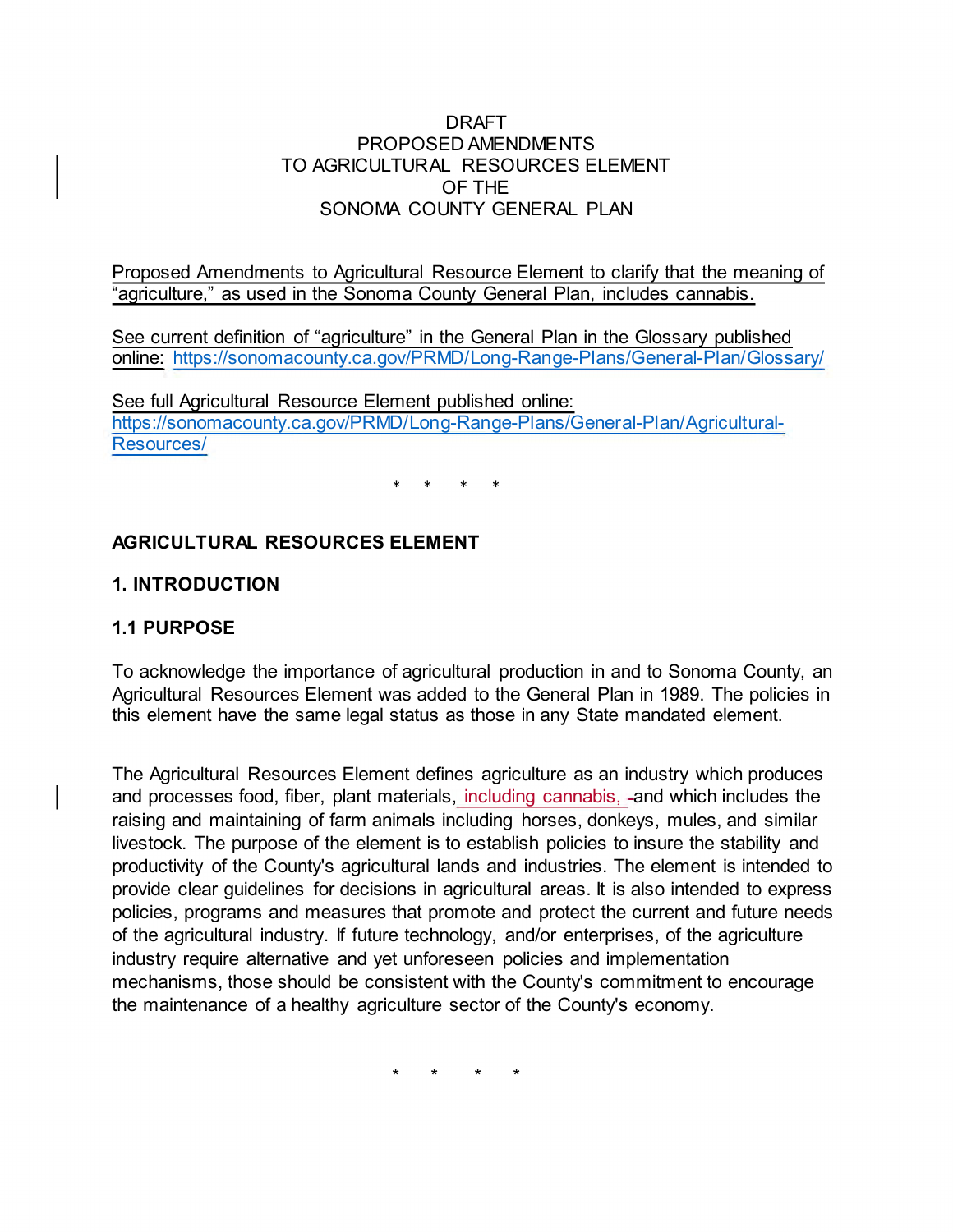Draft Proposed Amendments to the Agricultural Resources Element of the Sonoma County General Plan File #: ORD20-0005 Page 2

#### GOAL AR-4: **Allow farmers to manage their Allow farmers to manage their operations in an efficient, economic manner with minimal conflict with nonagricultural uses.**\*

**Objective AR-4.1: Apply agricultural land use categories** only to areas or parcels capable of the commercial production of food, fiber and plant material, including cannabis, or the raising and maintaining of farm animals including horses, donkeys, mules, and similar livestock. Establish agricultural production as the highest priority use in these areas or parcels. The following policies are intended to apply primarily to lands designated within agricultural land use categories.

**Policy AR-5g:** Local concentrations of any separate agricultural support uses, including processing, storage, bottling, canning and packaging, agricultural support services, and visitor-serving and recreational uses as provided in Policy AR-6f, even if related to surrounding agricultural activities, are detrimental to the primary use of the land for the production of food, fiber and plant materials, including cannabis, and shall be avoided. In determining whether or not the approval of such uses would constitute a detrimental concentration of such uses, consider all the following factors:

\* \* \* \*

(1) Whether the above uses would result in joint road access conflicts, or in traffic levels that exceed the Circulation and Transit Element's objectives for level of service on a site specific and cumulative basis.

(2) Whether the above uses would draw water from the same aquifer and be located within the zone of influence of area wells.

(3) Whether the above uses would be detrimental to the rural character of the area.

In cases where the proposed processing use would process only products grown on site, such use would not be subject to this concentration policy.<sup>\*</sup>

\* \* \* \*